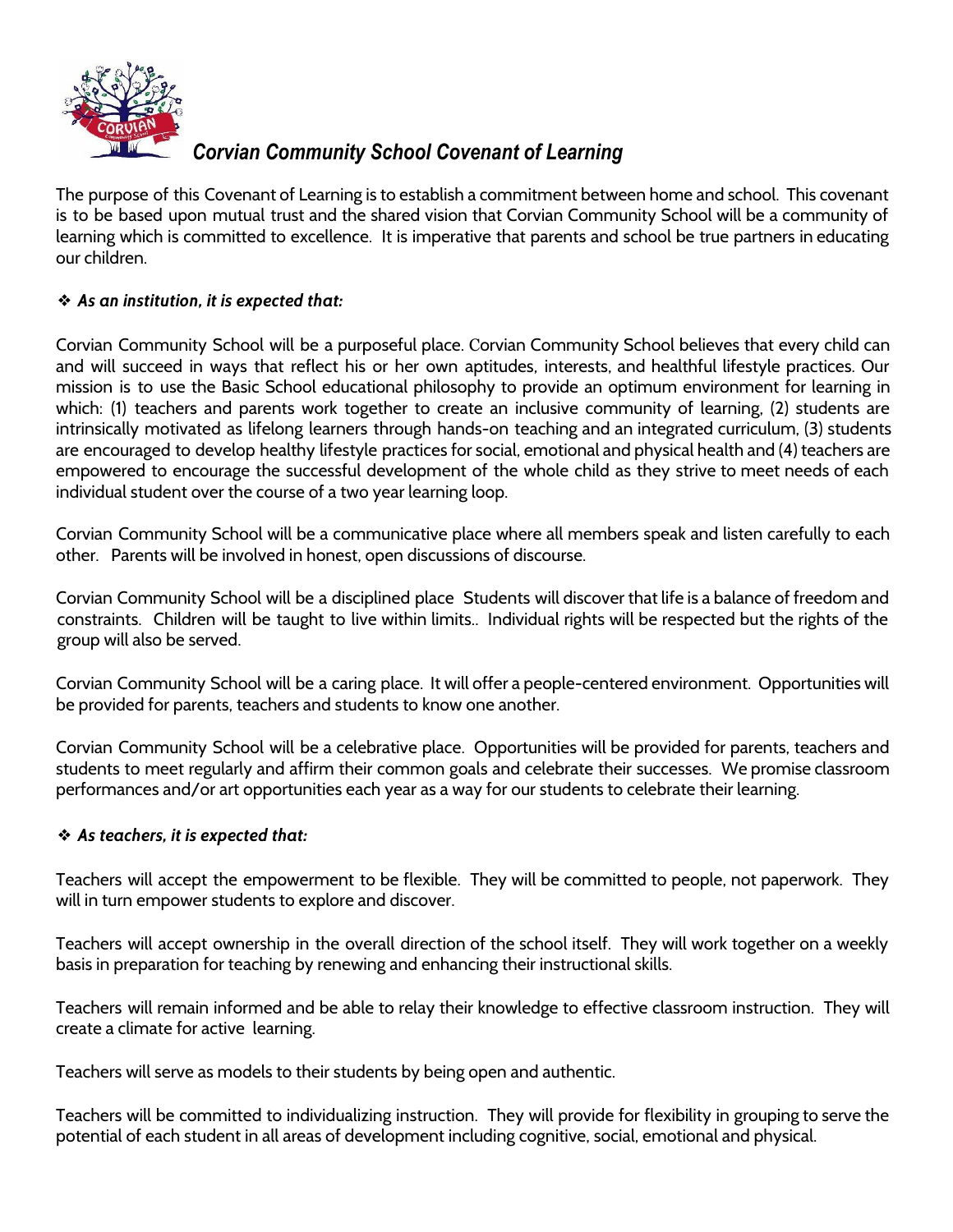Teachers will extend the classroom beyond the classroom walls through meaningful field trips and in-house programs.

Teachers will provide for intergenerational connections. Elementary students will visit a local nursing home/retirement center on a regular basis and middle school students participate in required service learning assignments.

Teachers will focus on the whole child and will actively employ a variety of instructional strategies that address a variety of learning styles.

Teachers will address behavioral concerns in a respectful, honest, and nurturing manner.

Teachers will keep parents informed. They will send class newsletters on a regular basis and will communicate important issues concerning children in a timely manner.

#### ❖ *As parents, the first teachers, it is expected that:*

Parents will have confidence in the Corvian Community School teachers, realizing that they continuously work to keep the interest of all children at the forefront.

Parents will only choose to bring his/her child to our school if they truly support the philosophy of this institution.

Parents will read and support the policies in the student handbook and will discuss appropriate sections of the handbook with his/her child.

Parents will contact the teacher first in cases of uncertainty or disagreement. They will make every effort to work out problems with the teacher before involving the school leaders.

Parents will actively support the school committees and organizations. Parents will attend requested parent-teacher or student led conferences. They will respond to the teacher's request for help. They will be active participants in finding solutions.

Parents will complete school surveys and an interest inventory detailing their skills and talents that might enrich the school.

Parents will examine and discuss items and work that are brought home each day with his/her child. They will make sure that his/her child understands that the learning done at school extends into the home. All homework activities will be done as requested by the teacher.

Parents will make a positive impact on his/her child's academic achievement, behavior in school, and attitudes about school.

Parents will make an effort to build a positive school community by getting to know other families in our school and by being positive forces in their communications with each other.

Parents will volunteer (classroom, library books, preparing materials, field trips, weekend/summer workdays, parent teacher community, phone calls, class celebrations) throughout the school year to assist us in creating a community of learning.

Parents will attend school sponsored programs and seminars.

Parents will be responsible for seeing that his/her child is prepared and on time for school each day.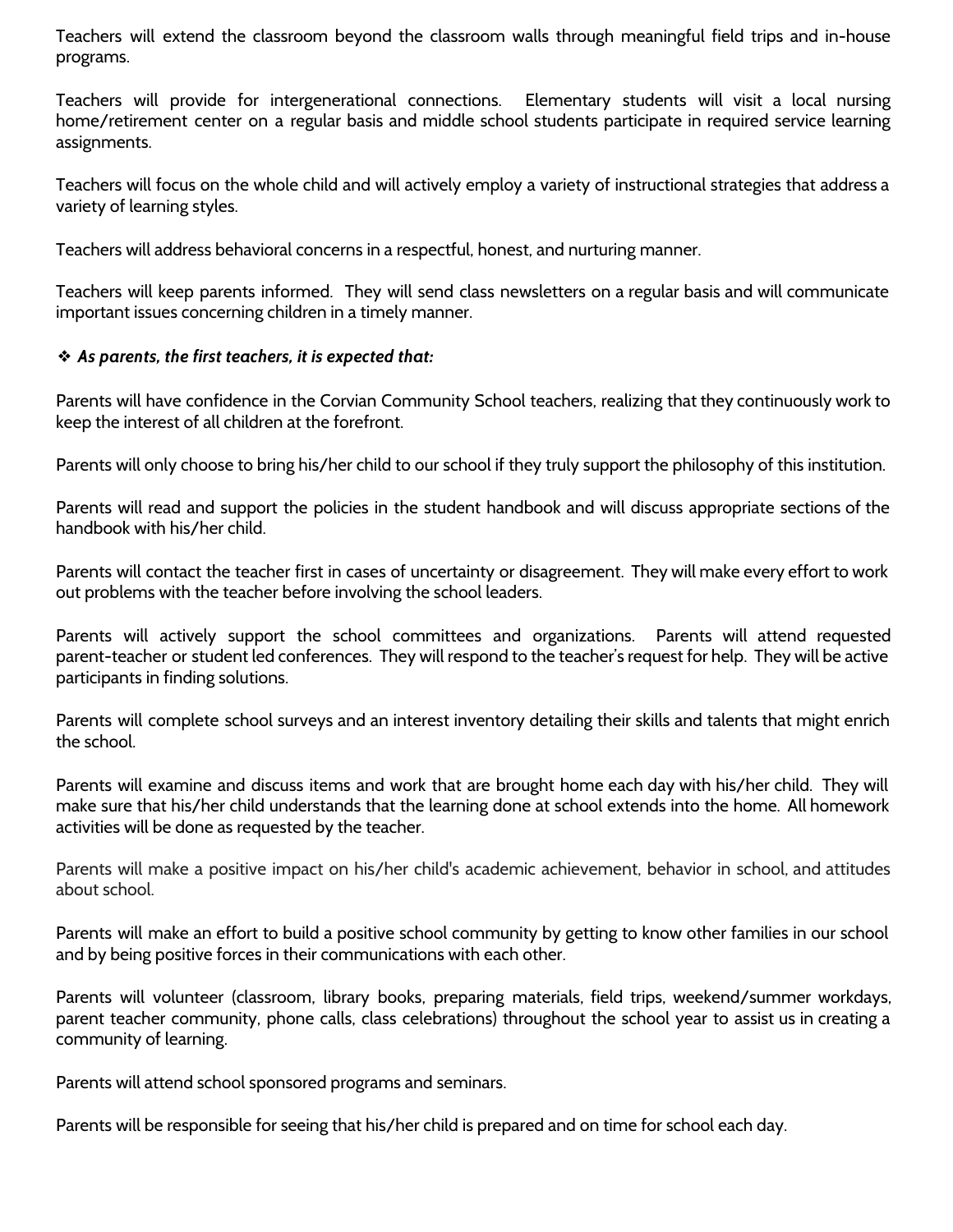Parents will commit themselves to being lifelong learners and will make efforts to attend parent learning sessions that will help them better understand our school philosophy and instructional processes. They understand that that these efforts will help them to assist his/her child with learning.

#### ❖ *As students, it is expected that:*

Students will exercise their right to an excellent education.

Students will interact with other students and adults in a respectful manner.

Students will be good role models for younger students.

Students will represent the school positively on field trips and outings.

Students will cooperate with others, follow school rules and respect the rights of each child.

Student will cooperate with parents in preparing for school each day. They will gradually take on more responsibility for their daily preparation of work and projects.

Student will assist in communications by taking home and delivering to school all notes, newsletters and other correspondence.